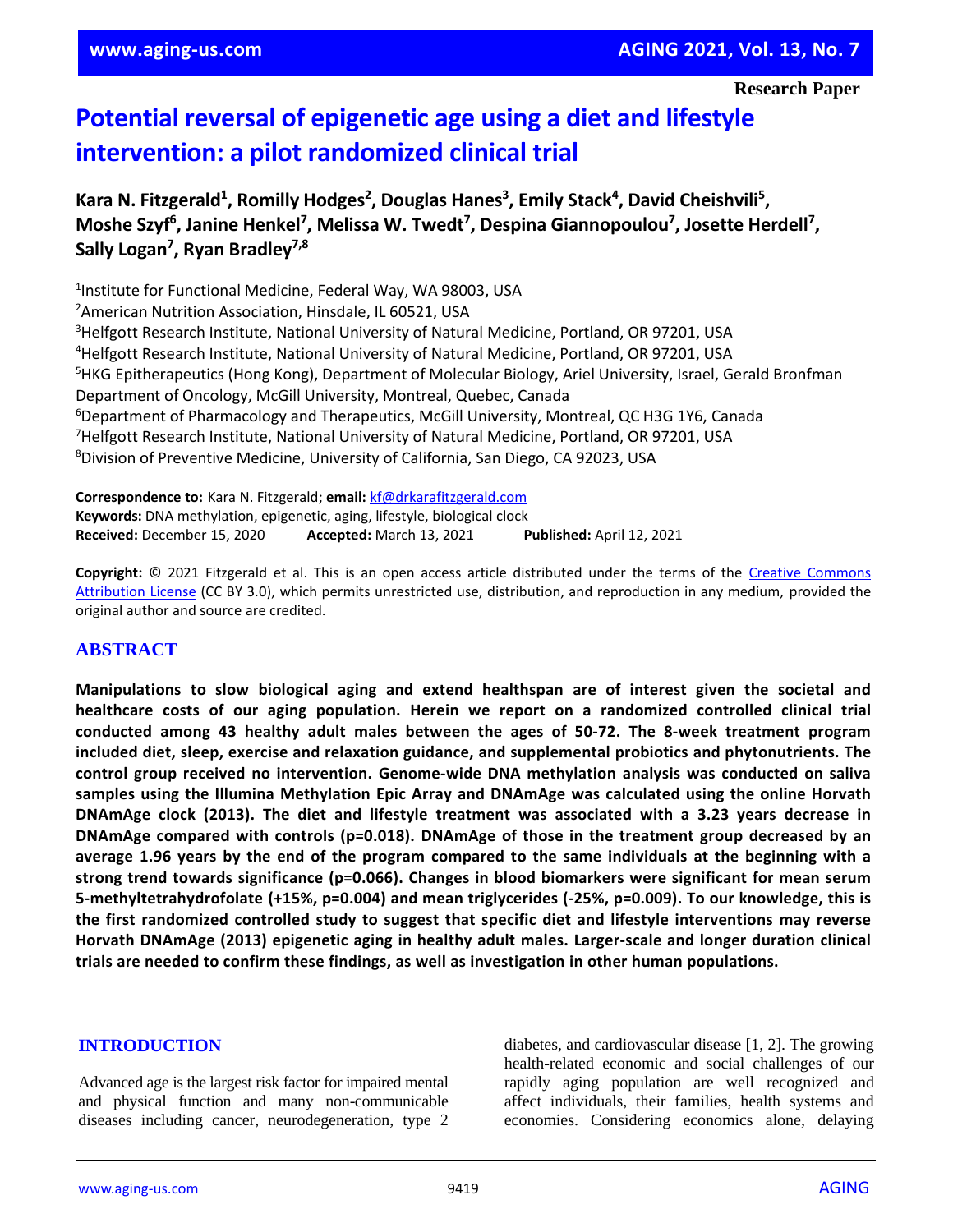aging by 2.2 years (with associated extension of healthspan) could save \$7 trillion over fifty years [3]. This broad approach was identified to be a much better investment than disease-specific spending. Thus, if interventions can be identified that extend healthspan even modestly, benefits for public health and healthcare economics will be substantial.

DNA methylation is the addition of a methyl group to cytosine residues at selective areas on a chromosome (e.g. CpG islands, shelf/shore, exons, open sea). Methylation constitutes the best-studied, and likely most resilient of many mechanisms controlling gene expression [4]. Unique among epigenetic markers, DNA methylation can readily and cheaply be mapped from tissue samples. Of 20+ million methylation sites on the human genome, there are a few thousand at which methylation levels are tightly correlated with age. Currently, the best biochemical markers of an individual's age are all based on patterns of methylation [5]. This has led some researchers to propose that aging itself has its basis in epigenetic changes (including methylation changes) over time [6–9].

As of this writing, the best-studied methylation-based clock is the multi-tissue DNAmAge clock [10]. At the time this study design was approved, there were few viable alternatives. Horvath's DNAmAge clock predicts all-cause mortality and multiple morbidities better than chronological age. Methylation clocks (including DNAmAge) are based on systematic methylation changes with age. DNAmAge clock specifically demonstrates about 60% of CpG sites losing methylation with age and 40% gaining methylation. This is distinct from stochastic changes, "methylation drift", unpredictable changes which vary among individuals and cell-by-cell within individuals. Systematic methylation changes include hypermethylation in promotor regions of tumor suppressor genes (inhibiting expression) and hypomethylation promoting inflammatory cytokines (promoting expression). Saliva can be considered a good source of high-quality DNA, containing both white blood cells and buccal cells, and is a suitable tissue type to be assessed for the DNAmAge clock [10, 11].

The dietary recommendations employed as part of the treatment protocol for this study were based largely on biochemistry and generalized measures of health, because few dietary associations with the DNAmAge clock have yet been established. A modest, but significant, reduction in DNAmAge in individuals consuming a non-specific lean meat, fish and plantbased diet (as measured by blood carotenoids) has been observed [12]. It is possible that changes of a greater magnitude require a more targeted approach. The dietary

intervention used here was also plant-centered, but including a high intake of nutrients that are substrates or cofactors in methylation biosynthetic pathways (e.g. containing folate, betaine), ten-eleven translocation (TET) demethylase cofactors and modulators (e.g. alpha ketoglutarate, vitamin C and vitamin A) [13] and polyphenolic modulators of DNA methyl transferases (DNMT) (e.g. curcumin, epigallocatechin gallate (EGCG), rosmarinic acid, quercetin, luteolin) [14]. It also included limited nutrient-dense animal proteins (e.g. liver, egg). The diet restricted carbohydrates and included mild intermittent fasting, both designed to lower glycemic cycling. The diet was supplemented daily with a fruit and vegetable powder, also rich in polyphenolic modulators of DNMT activity, and a probiotic providing 40 million CFU of *Lactobacillus plantarum* 299v. *L. plantarum* has been shown to be a folate producer in the presence of para aminobenzoic acid (PABA) [15]; it also has been demonstrated to alter gene expression [16].

Lifestyle guidance in this study included a minimum of 30 minutes of exercise per day, at least 5 days per week at an intensity of 60-80 percent of maximum perceived exertion. Exercise is well-known to be broadly beneficial for almost every aspect of health and has been shown to extend mean lifespan in animal models. Exploration of the effect of exercise on the methylome has recently begun. For example, regular *tai chi* practice was associated with slowing of age-related DNA methylation losses in 500 women [17]. In another study of 647 women, a lifelong history of exercise was associated with a similar endpoint [18]. These results were not reported in terms of the Horvath clock, because it had not yet been developed. One systematic review of human studies found that regular, daily physical activity was associated with lower blood levels of homocysteine, which when elevated, suggests an insufficiency of methylation capacity [19]. Excessive exercise may accelerate methylation aging, but this danger has only been observed in elite, competitive athletes [20].

Twice-daily breathing exercises that elicit the Relaxation Response were prescribed for stress reduction. It was recently demonstrated that 60 days of relaxation practice designed to elicit the Relaxation Response, 20 minutes twice per day, could significantly reduce DNAmAge as measured by the Zbieć-Piekarska clock in their group of healthy participants (though not in their 'patient' group) [21]. *Almost* a quarter of the DNAmAge CpG sites (85/353) are located in glucocorticoid response elements, pointing to a likely relationship between stress and accelerated aging. Cumulative lifetime stress has been shown to be associated with accelerated aging of the methylome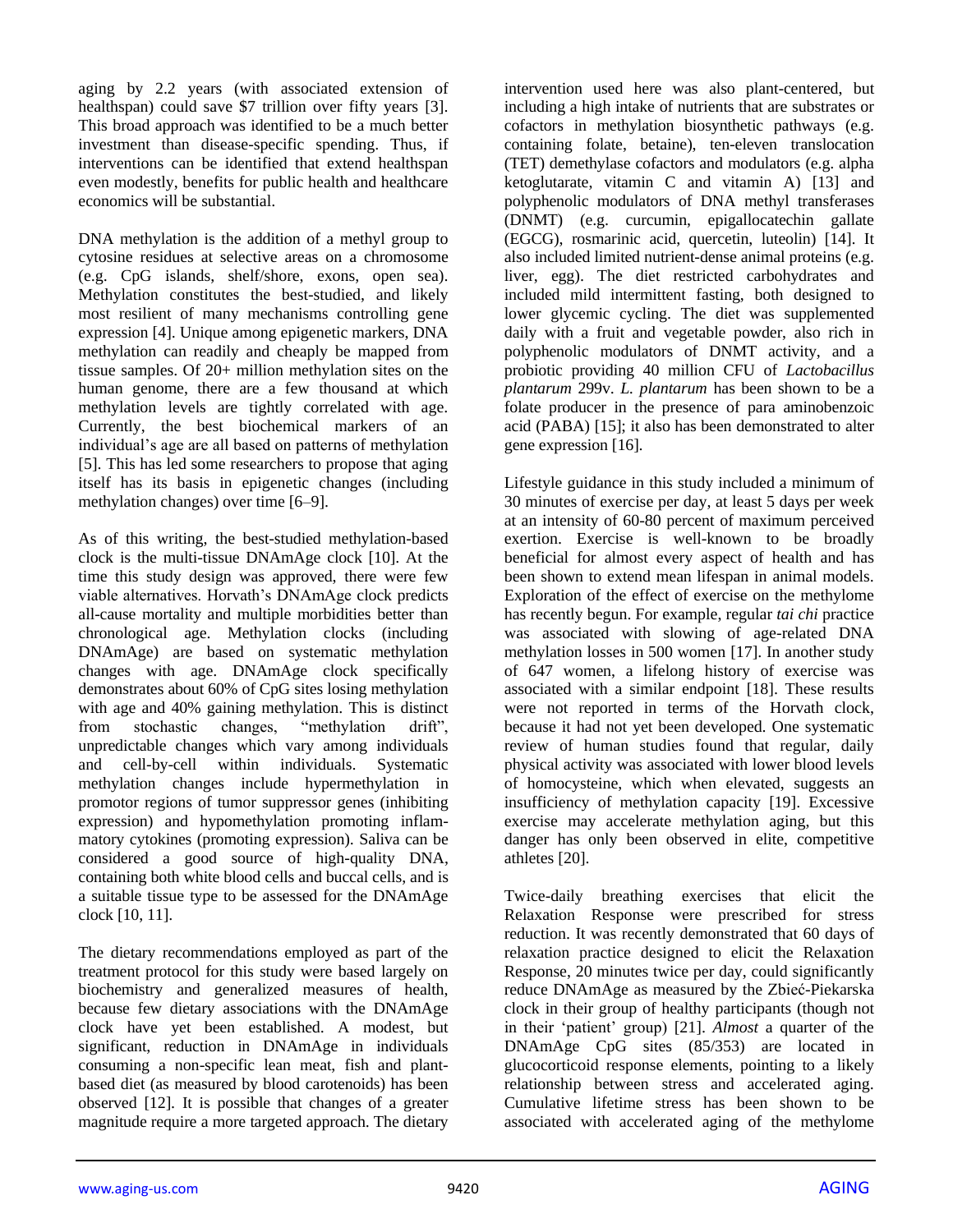[22]. Zannas et al. also reported that dexamethasone, a glucocorticoid agonist, can advance the DNAmAge clock and induce associated transcriptional changes. Dexamethasone-regulated genes showed enriched association of aging-related diseases, including coronary artery disease, arteriosclerosis and leukemias. Other findings include that PTSD contributes to accelerated methylation age [23]; and that greater infant distress (lack of caregiver contact) is associated with an underdeveloped, younger epigenetic age [24].

This study aimed to optimize sleep, with a recommendation for at least seven hours nightly. Seven hours is generally considered to be healthy [25], but the limited data on accelerated aging only relates to extremes of sleep deprivation. A (presumably transient) effect of sleep deprivation on genome-wide methylation patterns in blood has been demonstrated [26]. Acceleration of the DNAmAge clock has been associated with insomnia in a sample of 2078 women [27]. Carskadon et al. [28] found an association between poor quality / fewer hours of sleep with age acceleration in a small sample of 12 female college students.

This multimodal ("systems") intervention is reflective of a clinically-used approach that combines individual interventions, each of which carry evidence of favorable influence on the DNA methylome and of which several authors of this study have clinical experience of health benefits. Such interventions likely produce synergistic effects and reduce the possibility of negative effects from one disease-promoting input canceling out the benefits of another health-promoting input. Dietary and lifestyle interventions, as used here, target upstream influences that are generally considered safe, even over the long term.

By design, an important endpoint of this study was to be Horvath's DNAmAge clock, to see if it could be potentially slowed. This is to say we have tentatively accepted the hypothesis that the methylation pattern from which the DNAmAge clock is computed is a driver of aging (and the chronic diseases of aging), thus we expect that attempting to directly influence the DNA methylome using diet and lifestyle to set back DNAmAge will lead to a healthier, more "youthful" metabolism. To date, three non-controlled studies have demonstrated set back of DNAmAge. One small pilot study has been reported to have set back the DNAmAge clock over the course of 12 months by 1.5 (plus the one-year duration of the study) years in healthy men, using a combination of growth hormone, metformin, DHEA and two dietary supplements [29]. Two additional studies have demonstrated age reduction from diet and/or dietary supplement interventions. A subgroup of Polish women from the

NU-AGE cohort suggested a reduction in biological age of 1.47 years after 1 year of a Mediterranean diet plus 400IU vitamin D3, and a 16-week trial using 4000IU of vitamin D3 in overweight or obese African Americans with suboptimal D status demonstrated a 1.85-year reduction in biological age [30, 31]. Herein we report comparable initial results based on diet and lifestyle interventions employed for eight weeks (preceded by a one-week education period).

# **RESULTS**

## **DNA methylation clock**

Compared to participants in the control group (n=20), participants in the treatment group scored an average 3.23 years younger at the end of the eight-week program according to the Horvath DNAmAge clock ( $p=0.018$ ). Those in the treatment group ( $n=18$ ) scored an average 1.96 years younger, at the end of the program compared to the same individuals at the beginning with a strong trend towards significance (p=0.066 for within group change). Control participants scored an average of 1.27 years older at the end of the study period, though this within-group increase was not statistically significant (p= 0.153). Comparison of DNAmAge change between treatment and control groups is shown in Figure 1 whereas within group changes for the treatment group are shown in Figure 2.

In both treatment and control groups, there was no net increase or decrease in methylation of the 353 sites that compose the Horvath clock. This finding suggests that the intervention did not lead to an overall increase in methylation of the Horvath clock sites, but rather it prompted a repositioning of clock's CpG methylation patterns consistent with a younger biological age.

## **Metabolic measures**

In blood markers, the most significant change was a 25% decrease in mean triglycerides from 112 to 89 mg/dL (p=0.009) over the eight-week study period. As expected from a diet rich in folate, mean serum 5 methyltetrahydrofolate (5-MTHF) rose 15% from 78 to 88 nmol/L (p=0.004).

None of the other blood markers measured changed significantly compared to controls (glucose, hemoglobin A1C, total cholesterol, HDL cholesterol, LDL cholesterol, methionine, s-adenosylmethionine (SAM), sadenosylhomocysteine (SAH) the ratio SAM:SAH and homocysteine), but within-group the participants in the treatment group showed significant decrease in total cholesterol (-22.8 mg/dL, p=0.004) and LDL cholesterol  $(-16.8 \text{ mg/dL}, \text{p=0.01}).$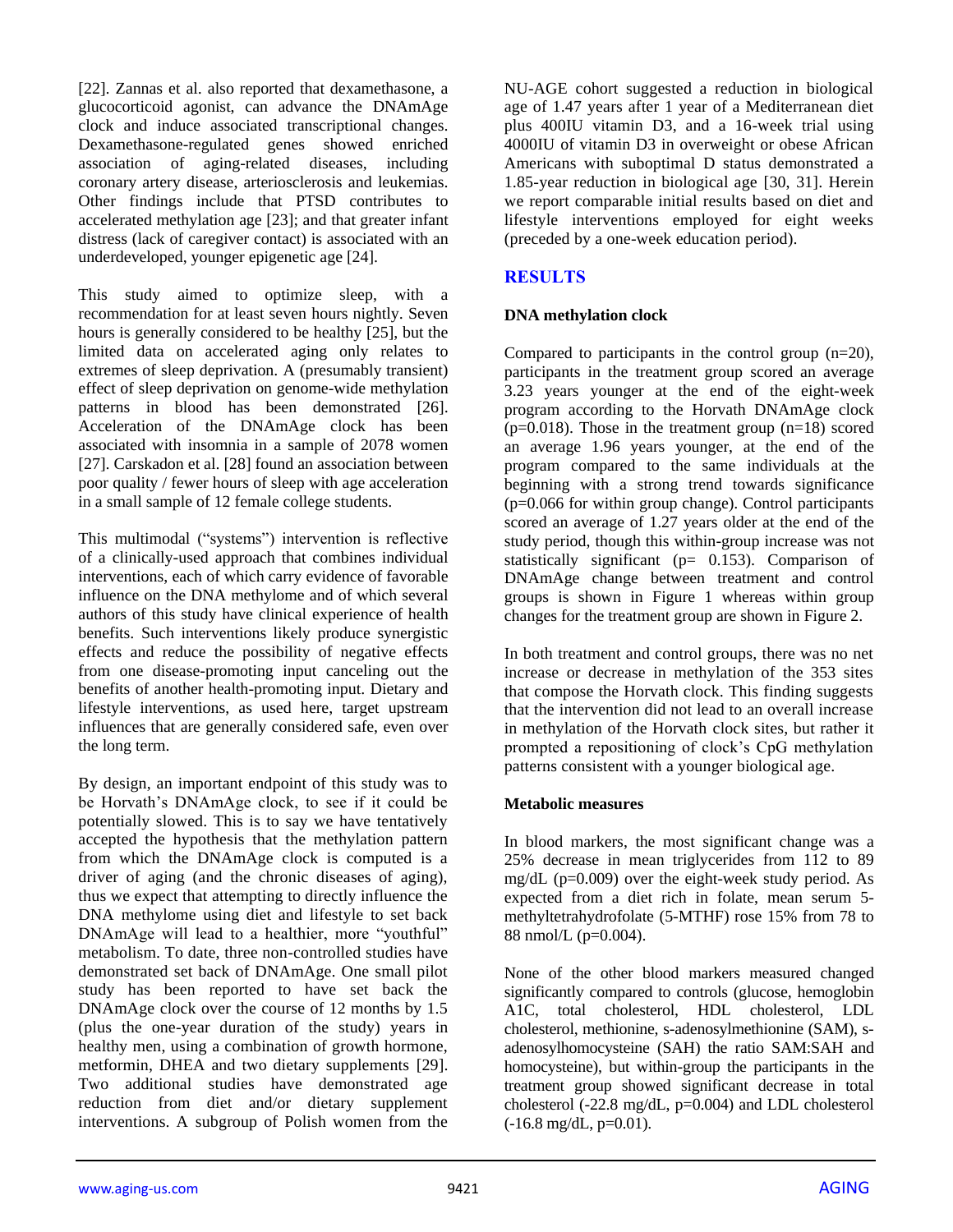#### **Emotional measures**

Among the PROMIS markers of emotional health, there were no statistically significant changes between treatment and control groups after adjustment for baseline values. There was some trend towards reduced anxiety scores in the treatment group, however, these changes were not statistically significant.

## **DISCUSSION**

#### **Significance of results**

The significance of these findings is multi-factorial, but primarily as the first demonstration of potential reversal of epigenetic age in a randomized, controlled clinical trial, accounting for any normal variability in epigenetic methylation. This is the second report of a diet and lifestyle intervention reducing biologic aging in individuals otherwise known to be healthy. Notably, the shorter timeframe of this study and the scale of potential reduction, while modest in magnitude, may correlate with meaningful socioeconomic benefits, and appears to have the potential to be broadly achievable.

Vitamin D3 at a dose of 4,000 IU/d for 16 weeks has previously been shown to decrease the DNAmAge clock measurement by 1.85 years in overweight/obese African Americans with a serum 25-hydroxyvitamin D  $[25(OH)d]$  <50 nmol/L [31]. Subsequently, a one-year



**Figure 1. CONSORT 2010 flow diagram.**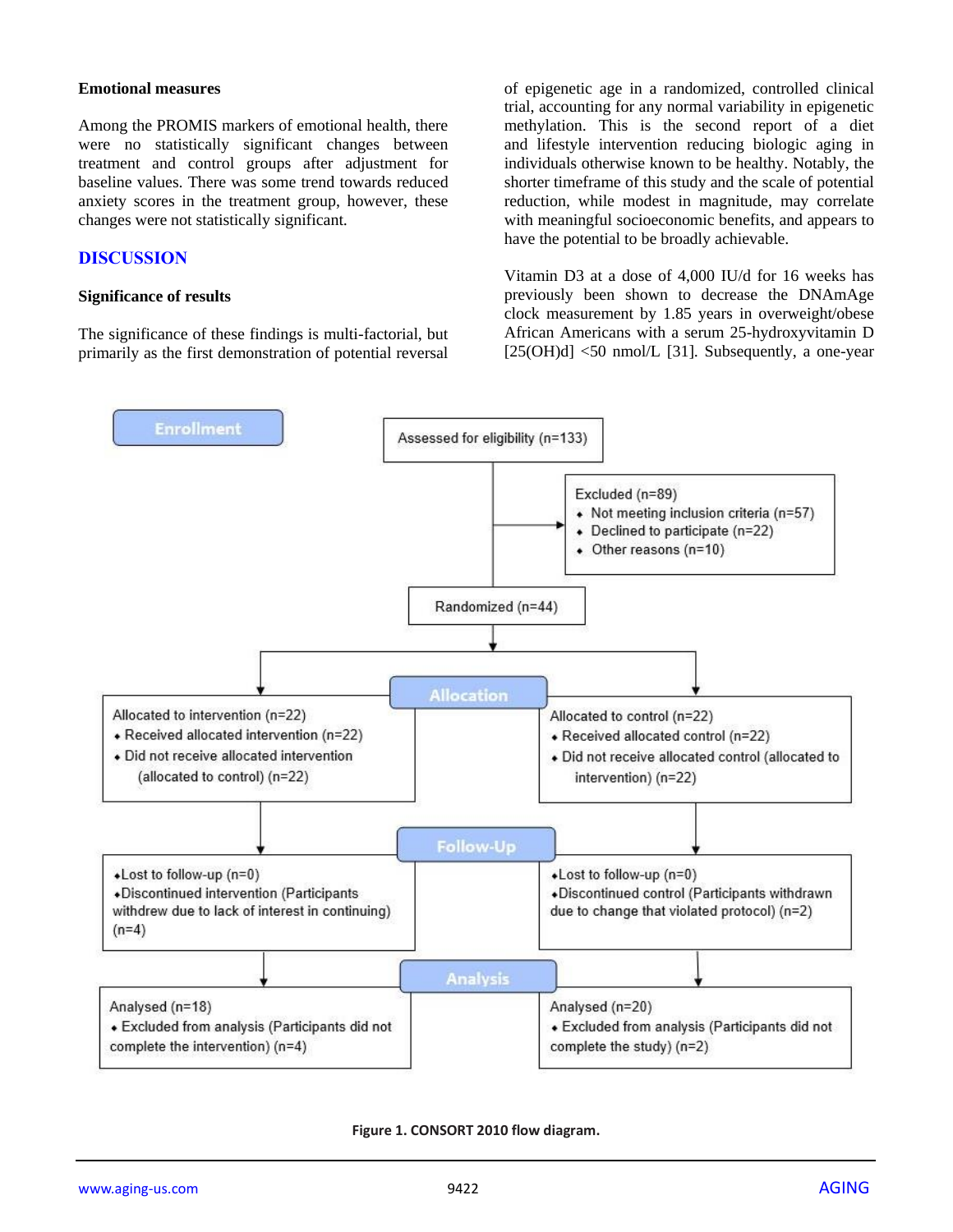regimen of daily injection of growth hormone plus one prescription drug and three nutritional supplements was shown to set back the DNAmAge clock by 1.5 years in 9 middle-aged men (plus the 1-year study duration = 2.5 years) [29]. More recently, a 1-year non controlled pilot trial involving 120 participants aged 65-79 years (including 60 Italians, 60 Poles) drawn from the larger NU-AGE cohort found a non-significant trend towards reversal of the DNAmAge clock after 1 year of a Mediterranean diet plus 400IU of vitamin D3 [30]. However, subgroup analysis did reveal a significant 1.47-year age decreases in female Polish participants (n=36) and in individuals with a baseline higher epigenetic age. It was noted in the study that Poland is a country with a non-Mediterranean baseline diet. In the present study, biological age set-back was achieved in eight weeks, using similarly non-invasive, and otherwise generally beneficial interventions known to have mechanistic plausibility for affecting methylation pathways.



**Figure 2. Comparison of DNAmAge change between treatment and control groups.** Each dot is a subject, and the vertical axis represents difference in DNAmAge from the beginning to the end of the eight-week term. Participants scored an average 1.96 years younger, controls an average 1.27 years older. The age reduction of the treatment group strongly trended towards significance (p=0.066), while the age increase of the control group itself was not significant (p=0.153). The difference between control and treatment groups was significant at the level p=0.018 (unpaired two-tailed t-test). Long red and blue lines represent group averages (mean).

The increase in circulating folate demonstrates that dietary sources and folate-producing probiotics can be an effective method of nutrient repletion. The reduction in serum triglycerides might be expected with a diet that lowered carbohydrate intake and glycemic response, plus exercise [32]. While we expected to see a decrease in homocysteine with an intervention that supplied additional dietary B vitamins and betaine, as well as exercise, the average starting homocysteine value of the treatment group was 10.9 umol/L, already within a range typically identified as "normal" (<15 umol/L).

## **Effects of non-methyl donor factors on DNA methylation**

The seminal work of Waterland and Jirtle in the Agouti mouse model marked a defining point in our understanding that nutrition elements could so affect DNA methylation marks as to silence gene expression and dramatically alter phenotype [33]. The power of nutrition to bring about transformative phenotypic changes has held up over the intervening years, most strongly in animal studies, but also in some limited human trials [33]. All of the aforementioned human trials (NU-AGE, TRIIM, Vitamin D3 study) and the present study were able to effect changes on the DNA methylome without extra-dietary supplementation of known methyl donor nutrients (e.g. folate, vitamin B12, choline, SAMe or betaine), supporting the concept of a far-reaching regulatory network on DNA methylation and representing a departure from previous studies that manipulated DNA methylation more directly with extradietary supplemental folate, B12 and other methyl donor nutrients [33–36].

The DNAmAge clock is computed from some sites that increase and others that decrease methylation with age, so a net increase in methylation is not the therapeutic target, compared to modifying methylation at appropriate sties. Since this study targeted a healthy methylation pattern, not limited to increased methylation, the prescribed diet contained TET demethylase-associated nutrients, such as vitamins A and C [13] and specific plant polyphenols such as curcumin and EGCG known to inhibit DNMT activity, in addition to high quantities of food-sourced methyl donor nutrients. As evidenced by younger DNAmAge (ie, "improved" methylation patterns) in the treatment group without overall increase (or decrease) in methylation, it suggests that these compounds collectively assist in elevating methylation and demethylation enzymatic support and thereby potentially regulate where methyl groups are applied and removed. In addition, the combination of polyphenols, rather than the use of singular phytonutrients, has been shown to deliver enhanced favorable effects on epigenetic changes [14, 37].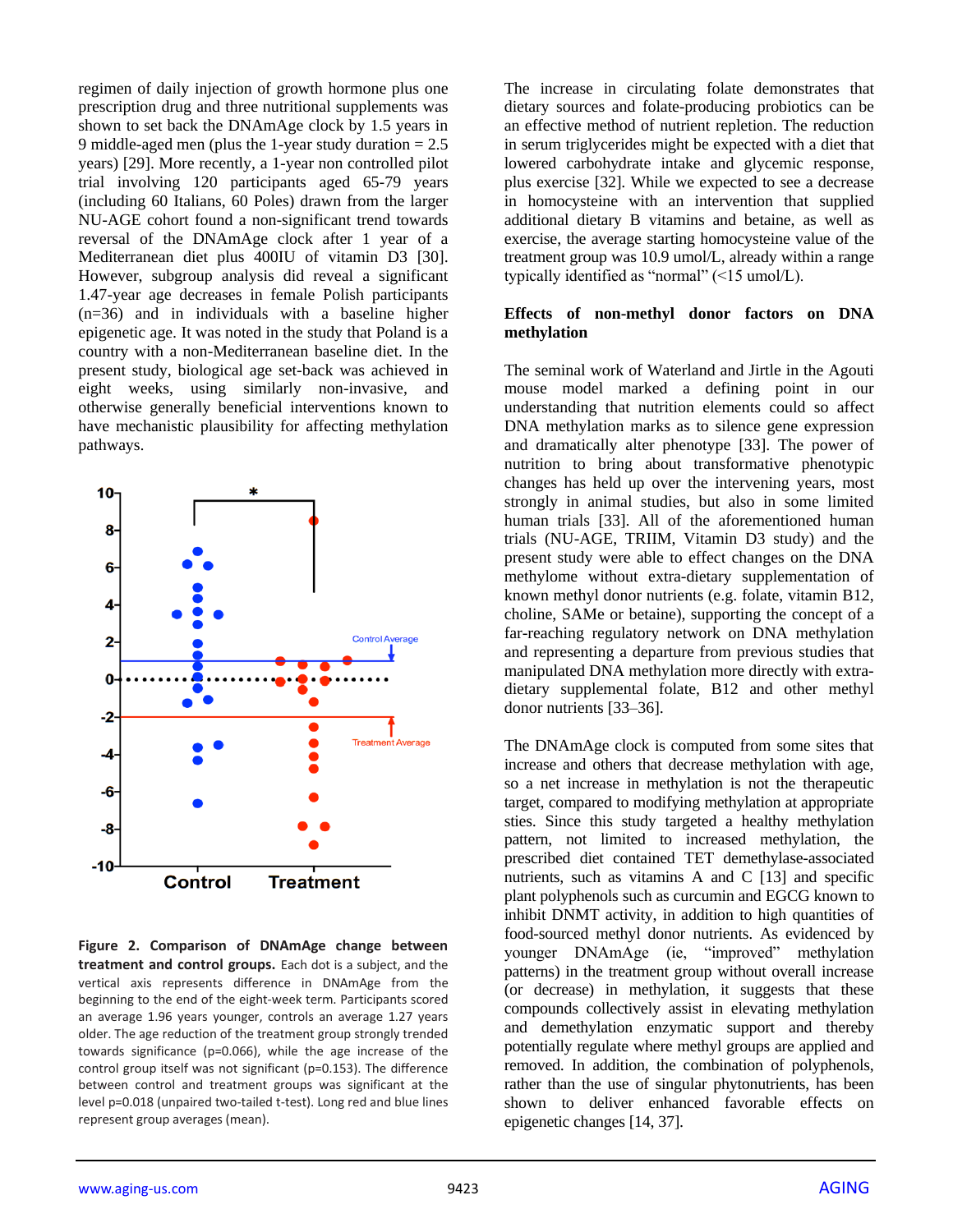#### **Rationale for not using supplemental methyl donor nutrients**

In designing the present study, extra-dietary supplementation of methyl donor nutrients was specifically avoided because a growing body of epidemiological evidence indicates potential long-term risks, to which the short-term studies were not sensitive. Although overall data are mixed, and certain conditions (e.g. pregnancy, macrocytic anemia, hyperhomocysteinemia, dietary limitations) often require extra-dietary supplementation, several trials have found a positive association between methyl donor supplementation and increased cancer risk: Published long-term follow up on 2,524 participants in the B-PROOF trial which assessed the effect of 2-3 years of daily supplementation with 400 mcg folic acid and 500 mcg vitamin B12 found an increased risk of overall cancer (HR 1.25, 95% CI 1.00-1.53), p=0.05) and colorectal cancer in particular (HR 1.77, 95% CI 1.08- 2.90,  $p=0.02$ ) [38]. A meta-analysis of 2 trials in Norway similarly reported that 800 mcg folic acid plus 400 mg vitamin B12 daily was associated with increased cancer outcomes and all-cause mortality [39]. In contrast, dietary folate intake from food was found to be inversely associated with non-muscle-invasive bladder cancer progression in a study that also found higher recurrence for folic acid intake [40], and baseline dietary folate intake was inversely associated with prostate cancer risk in a trial that subsequently identified an increased risk of prostate cancer in the treatment arm that received 1 mg folic acid per day for 10 years [41]. Also relevant is the demonstration, albeit in a small study, adding dietary supplements of folic acid, vitamin B6 and vitamin B12 to a vitamin D plus calcium intervention increased biological aging (sexadjusted odds ratio 5.26 vs vitamin D plus calcium alone) during a 1-year intervention [42].

## **Cautions and future directions**

One significant limitation of this pilot trial is limited statistical power due to the relatively small sample size. Confirmation of these results is therefore needed in larger study groups and populations beyond middle-aged men.

It is not yet fully established whether interventions that slow any of the "methylation clocks" necessarily curtail risks of age-related disease. This unknown remains an important area of investigation by epidemiologists working to validate predictors of age-related morbidity and mortality, which would otherwise require very long clinical trials. The use of a multimodal intervention has advantages, as discussed above, however it also means it is not possible to attribute improved outcomes to any one element of the intervention. The combination of

interventions used in this study may yet be improved upon and may be more impactful when further personalized. Future iterations of the intervention in continued clinical trials will attempt to optimize the program for efficacy, efficiency, scalability and affordability. An ever-evolving understanding of personalized application of such dietary and lifestyle interventions will likely lead to refinements to this kind of intervention that may further extend indicators of biological age.

Finally, it may be that emerging "omics" approaches continue to evolve our understanding of biological age prediction and reversal beyond DNA methylation alone [43]. Integration of our future understanding of multi-omics data should therefore be considered in the future trials of candidate age-delaying interventions.

# **MATERIALS AND METHODS**

## **Study design and conduct**

The trial design was approved by the Institutional Review Board of the National University of Natural Medicine (IRB number: RB100217) and registered at ClinicalTrials.gov (Identifier: NCT03472820). All trial procedures (visits, consent, randomization, and study visits) were conducted at the Helfgott Research Institute, 2220 SW 1st Ave, Portland, OR 97201.

Participants were voluntarily recruited on a rolling basis from the general community surrounding Portland, OR, using flyers, online and newspaper advertising, and electronic newsletters posted at locations intended to attract more health-conscious individuals, such as gyms. Volunteers completed telephone pre-screening followed by an initial onsite screening visit including confirmation of eligibility, willingness to follow the study protocol, and informed consent. Full inclusion and exclusion criteria are provided as Supplementary Material.

43 eligible adult males without history of recent or chronic disease, between the ages of 50-72, were recruited, consented, enrolled and randomized between March 2018 and August 2019. A CONSORT flow diagram is shown in Figure 3. Baseline characteristics are shown in Table 1. The age range of 50-72 was selected as a time when age-related vulnerabilities typically manifest, and the limitation to only male participants was to avoid the potential confounding factor of pre-, peri-, and post-menopausal sex hormone levels of the same age range in women.

A 3-week washout period (with written instruction) was initiated for all participants involving discontinuation of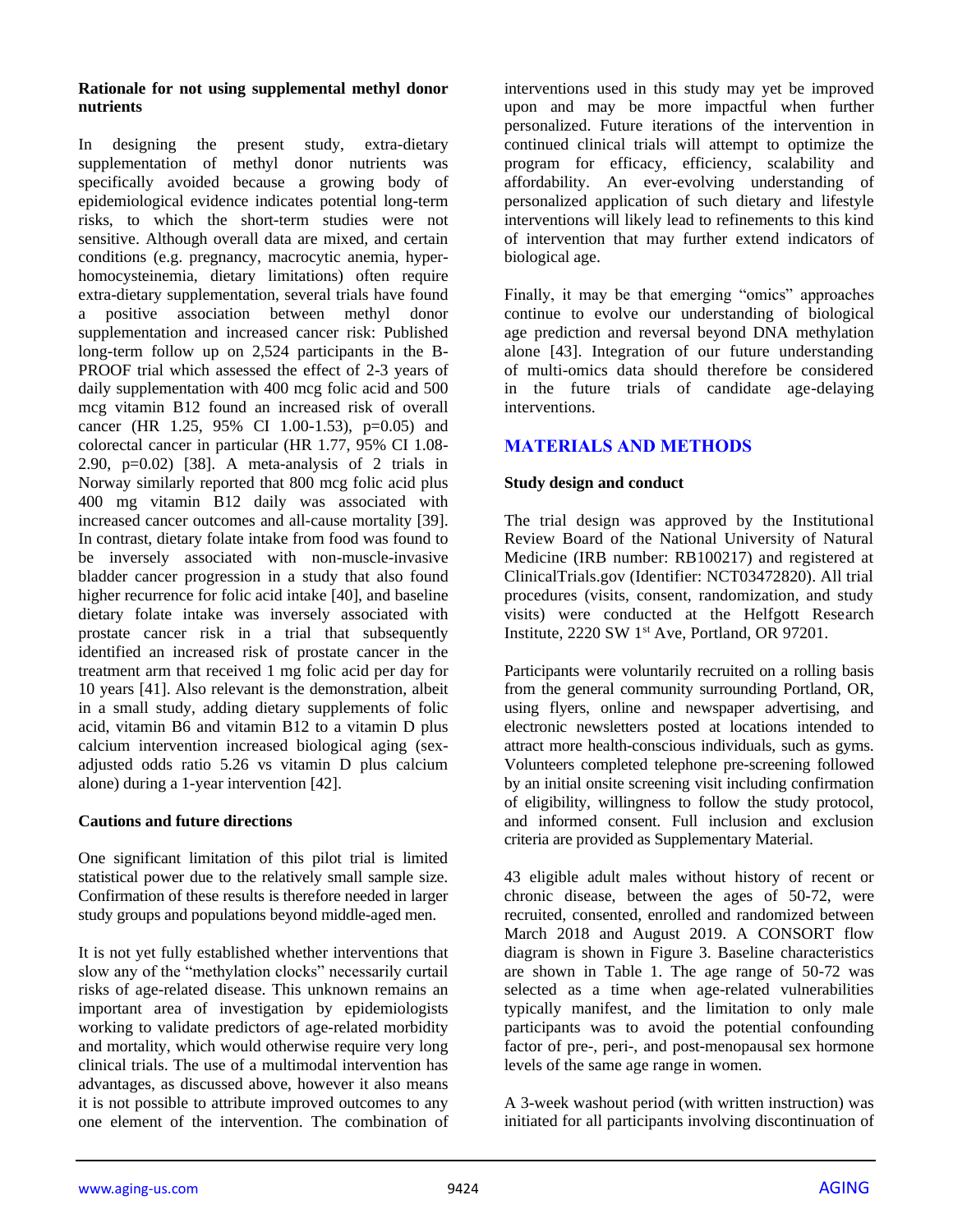any nutrition supplements or herbal products not prescribed by a licensed healthcare provider for a medical condition. Allowable exceptions for dietary supplementation included low dose supplements, such as a common "1-a-day" multivitamin/mineral (i.e. high potency, high dose multivitamin/mineral products were not allowable), and/or other supplements taken for prevention: fish oil (up to 1 gram/day), vitamin D (up to 6000 IU/day), vitamin C (up to 1g/day), vitamin E (up to 400 IU/day). Notably, these supplements were not recommended or prescribed, but participants already taking these products were allowed to continue them during the trial, thus any effects would be captured in their baseline assessments. Participants agreed to avoid/discontinue any recreational drugs/substances, as well as to consume no alcohol, nicotine, marijuana or cannabinoids at least 1 week before scheduled study visits.

Study participants were randomized at the baseline visit according to a randomization sequence (randomization.com). Allocation concealment was accomplished by opening sealed, signed envelopes prepared by research staff not associated with the trial which were only opened at randomization.

Initial instructions, including a recorded instructional webinar and electronic technology webinar were provided at visit 1. To allow time for participant education to occur, participants in the treatment group were instructed to begin the 8-week intervention protocol (including dietary, supplement, and lifestyle changes) starting one week after the baseline visit. Saliva samples were collected at each of the three study visits (baseline, week 5 and week 9).

An overview of the intervention is provided in Table 2. Two nutritional supplements (PhytoGanix® and UltraFlora® Intensive Care, Metagenics Inc., 25 Enterprise Aliso Viejo, CA 92656 USA) were distributed at visits 1 and 2. Unused doses were collected, counted and recorded at visits 2 and 3.



**Figure 3. Intervention group age change.** Participants scored an average of 1.96 years younger than baseline (p=0.066). Of 18 participants included in the final analysis, 8 scored age reduction, 9 were unchanged, and 1 increased in methylation age.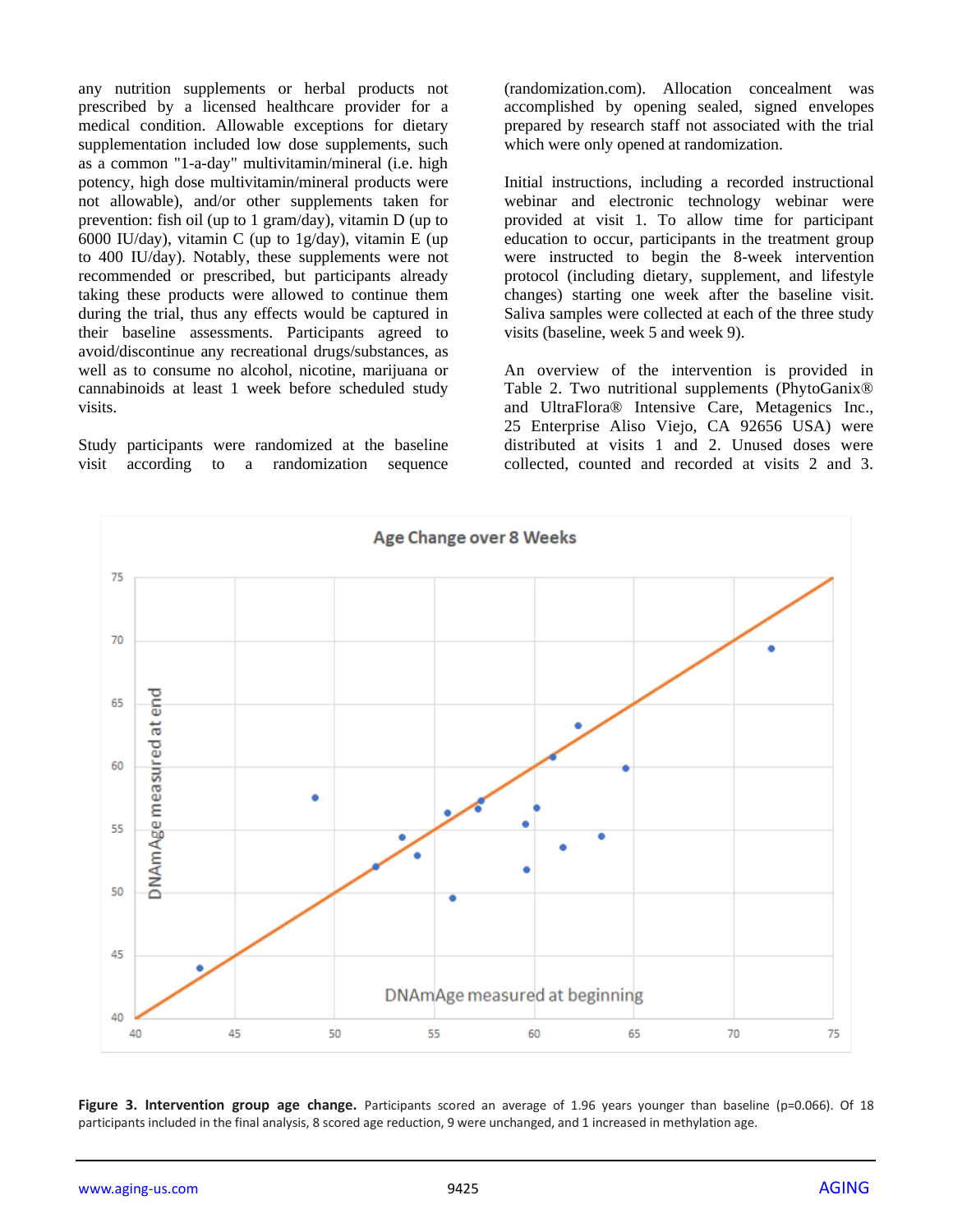|                                           | Treatment group $n = 21$ |                   | Control group $n = 22$ |          |
|-------------------------------------------|--------------------------|-------------------|------------------------|----------|
| <b>Characteristics</b>                    | Value                    | $\frac{0}{0}$     | Value                  | $\%$     |
| Age, years (mean±SD)                      | $58.5 \pm 6.12$          |                   | $60.3 \pm 6.68$        |          |
| Race                                      |                          |                   |                        |          |
| <b>Black or African American</b>          | 0                        | $\Omega$          | $\mathcal{L}$          | 9.1      |
| American Indian or Native Alaskan         |                          |                   | $\Omega$               | $\Omega$ |
| Native Hawaiian or Other Pacific Islander |                          | $\Omega$          |                        | 0        |
| Asian or Asian American                   | 3                        | 13.6              |                        | 4.5      |
| White, Caucasian or European American     | 18                       | 81.8              | 18                     | 81.8     |
| Caribbean Islander or African National    | $\Omega$                 | $\Omega$          | $\Omega$               | 0        |
| More than one race                        |                          | $\mathbf{\Omega}$ |                        | 4.5      |
| Unknown                                   | 0                        | $\Omega$          | $\Omega$               | $\Omega$ |
| <b>Education Level</b>                    |                          |                   |                        |          |
| Some high school                          | 0                        | 0                 | $\Omega$               | $\Omega$ |
| High school                               | 0                        | 0.00              | 3                      | 0.14     |
| Some university                           |                          | 0.05              |                        | 0.05     |
| 2 year university                         | 2                        | 0.09              |                        | 0.05     |
| 4 year university                         | 6                        | 0.27              | 4                      | 0.18     |
| Some graduate school                      | 2                        | 0.09              |                        | 0.18     |
| Graduate degree                           | 11                       | 0.50              | 9                      | 0.41     |

## **Table 1. Baseline characteristics.**

Dosing adherence was verified by the retrospective review of returned doses, direct queries about each component of the intervention during study visits, and by frequent communication with trial participants.

Adherence to the program was supported by regular coaching sessions, delivered weekly during the first four weeks, and then at least every other week thereafter. Coaching sessions followed a pre-defined script that covered adherence to intervention guidelines and any changes to medications. A HIPAA-compliant electronic technology coaching tool was offered (MBody360, 640 Broadway 5A, New York, NY 10012) which contained reference instructions, meal planning ideas, optional recipes, and a shopping list. Participants could also use this tool to communicate with their assigned coach in between scheduled coaching sessions. Email, web platform and/or phone communication were other options for participants unable or unwilling to use MBody360.

## **Determination of epigenetic age**

Sample Handling: Saliva samples were stored at -70° C and remained frozen throughout the duration of the trial. Frozen samples were batch shipped overnight on dry ice to Yale University Center for Genome Analysis at the conclusion of clinical operations. Prior to shipment, sample IDs were assigned to plates such that each plate included a representative collection of samples from both allocation groups (treatment

and control) and a distribution of samples from each trial visit, i.e. plates were not homogenous by group or by visit type, in an effort to equally distribute any random variability resulting from measurement across plates.

## **DNA extraction**

Oragene Saliva tubes were submitted and DNA extracted using the Perkin Elmer Chemagic 360 Instrument (kit# CMG-1081) following the manufacturer's recommended protocol. An RNASE A digestion was added using 80μL of 4mg/μg Amercian Bioanalytical RNASE A (Part#AB12023-00100) after the 50 degree Celsius Oragene Saliva Incubation, before loading samples onto instrument.

## **Genomic DNA and RNA**

The quality of the RNA/DNA was evaluated by: A260/A280 and A260/A230 ratios (as supplied by the NanoDrop 1000 Spectrophotometer), both of which should be  $> 1.8$ . The gel electrophoresis pattern was consistent with non-degraded samples.

## **Methods**

Sample DNA was normalized to the recommended starting concentration, 1μg, for the Zymo EZ-96 DNA Methylation Kit (Cat No D5004). The samples underwent an overnight bisulfate conversion and were purified using the Zymo Methylation protocol. Samples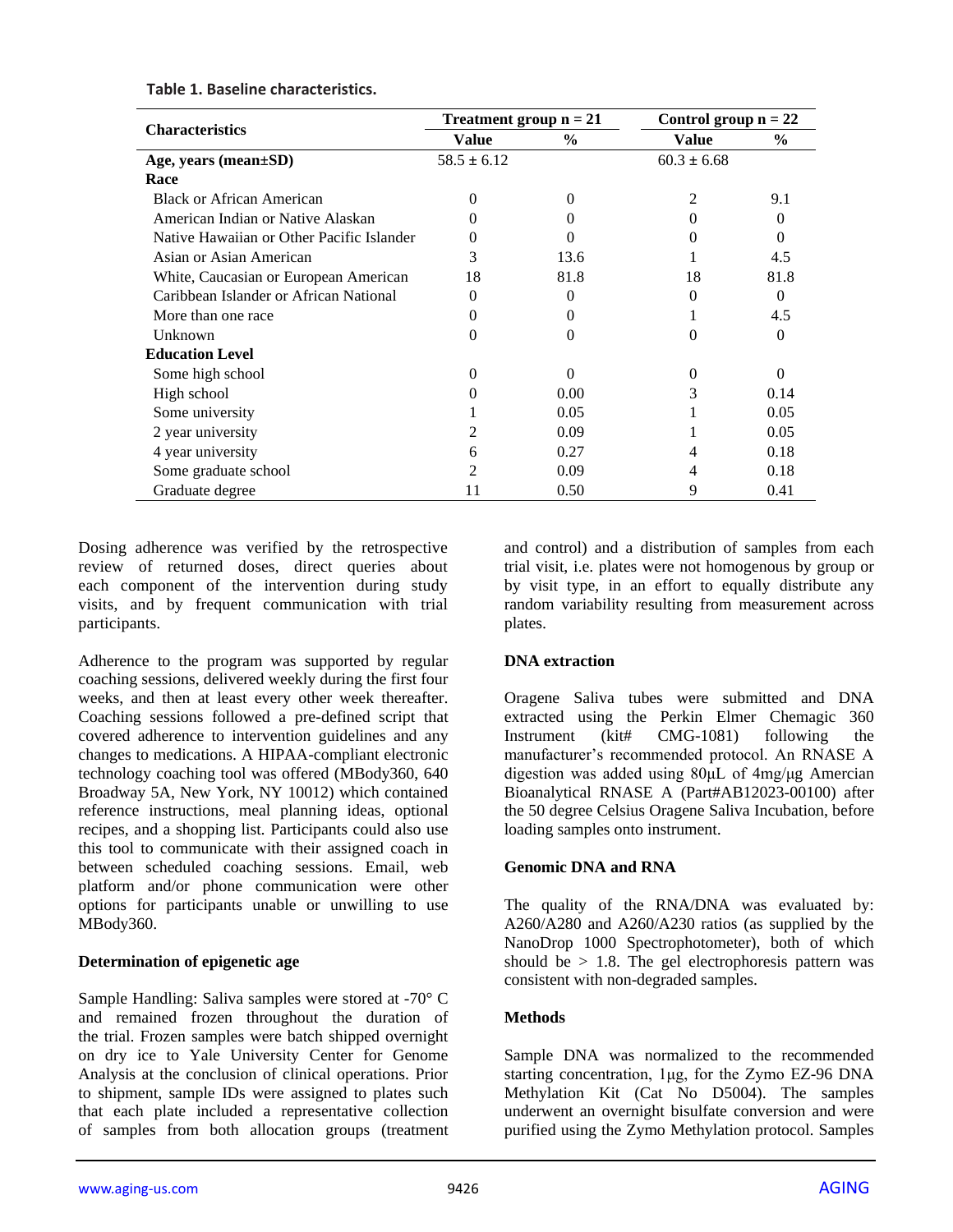# **Table 2. Summary of dietary and lifestyle interventions\*.**

| <b>Intervention category</b>   | <b>Details</b>                                                                                                                                                                  |
|--------------------------------|---------------------------------------------------------------------------------------------------------------------------------------------------------------------------------|
| <b>Dietary Prescription</b>    | Guidance per week:                                                                                                                                                              |
|                                | 3 servings of liver                                                                                                                                                             |
|                                | $(1$ serving = 3 oz)                                                                                                                                                            |
|                                | Preferably organic                                                                                                                                                              |
|                                | 5-10 eggs                                                                                                                                                                       |
|                                | Ideally free-range, organic, omega-3 enriched<br>٠                                                                                                                              |
|                                | Guidance per day:                                                                                                                                                               |
|                                | 2 cups of dark leafy greens                                                                                                                                                     |
|                                | Measured raw, chopped, and packed                                                                                                                                               |
|                                | Including kale, Swiss chard, collards, spinach, dandelion, mustard greens<br>$\bullet$                                                                                          |
|                                | Does not include salad greens such as romaine, iceberg, Spring mix<br>$\bullet$                                                                                                 |
|                                | 2 cups cruciferous vegetables                                                                                                                                                   |
|                                | Measured raw, chopped, and packed                                                                                                                                               |
|                                | Includes broccoli, cabbage, cauliflower, Brussels sprouts, bok choy, arugula, kale,<br>$\bullet$<br>mustard greens, watercress, rutabaga, kohlrabi, radish, Swiss chard, turnip |
|                                | 3 additional cups colorful vegetables of your choosing (excluding white potatoes,                                                                                               |
|                                | sweetcorn)                                                                                                                                                                      |
|                                | 1-2 medium beet                                                                                                                                                                 |
|                                | 4 tbsp (1/4 cup) pumpkin seeds (or pumpkin seed butter)                                                                                                                         |
|                                | 4 tbsp (1/4 cup) sunflower seeds (or sunflower seed butter)                                                                                                                     |
|                                | 1+ serving methylation adaptogens, choose from:                                                                                                                                 |
|                                | 1/2 cup berries (wild preferred)<br>٠                                                                                                                                           |
|                                | $1/2$ tsp rosemary<br>$\bullet$                                                                                                                                                 |
|                                | $1/2$ tsp turmeric<br>$\bullet$                                                                                                                                                 |
|                                | 2 medium cloves garlic<br>$\bullet$                                                                                                                                             |
|                                | 2 cups green tea (brewed 10 minutes)<br>$\bullet$                                                                                                                               |
|                                | 3 cups oolong tea (brewed 10 minutes)                                                                                                                                           |
|                                | 6 oz animal protein                                                                                                                                                             |
|                                | Grass-fed, pastured, organic and hormone/antibiotic-free                                                                                                                        |
|                                | 2 servings of low glycemic fruit                                                                                                                                                |
|                                | General guidance:                                                                                                                                                               |
|                                | Organic preferred over conventional                                                                                                                                             |
|                                | <b>Stay hydrated</b>                                                                                                                                                            |
|                                | Don't eat between 7pm and 7am                                                                                                                                                   |
|                                | Include "healthy" oils                                                                                                                                                          |
|                                | Balance types of fat                                                                                                                                                            |
|                                | E.g. coconut, olive, flaxseed and pumpkin seed oil                                                                                                                              |
|                                | Avoid added sugar/candy, dairy, grains, legumes/beans                                                                                                                           |
|                                | Minimize plastic food containers                                                                                                                                                |
| <b>Supplement Prescription</b> | PhytoGanix®, a combination of organic vegetables, fruits, seeds, herbs, plant enzymes,                                                                                          |
|                                | prebiotics and probiotics at a dose of 2 servings daily, divided                                                                                                                |
|                                | UltraFlora® Intensive Care, containing <i>Lactobacillus plantarum</i> 299v at a dose of 2 capsules                                                                              |
|                                | daily, divided                                                                                                                                                                  |
| <b>Exercise Prescription</b>   | Minimum of 30 minutes of exercise per day for at least 5 days per week, at an intensity of 60-<br>80% of maximum perceived exertion                                             |
| Sleep Prescription             | Average a minimum of 7 hours of sleep per night                                                                                                                                 |
| <b>Stress Management</b>       | Breathing exercise Steps to Elicit the Relaxation Response developed by Herbert Benson                                                                                          |
| Prescription <sup>A</sup>      | MD, twice daily                                                                                                                                                                 |

AStress Management Recommendations were updated from the original Study Protocol as listed on ClinicalTrials.gov. All updates were IRB approved. \*Patent pending.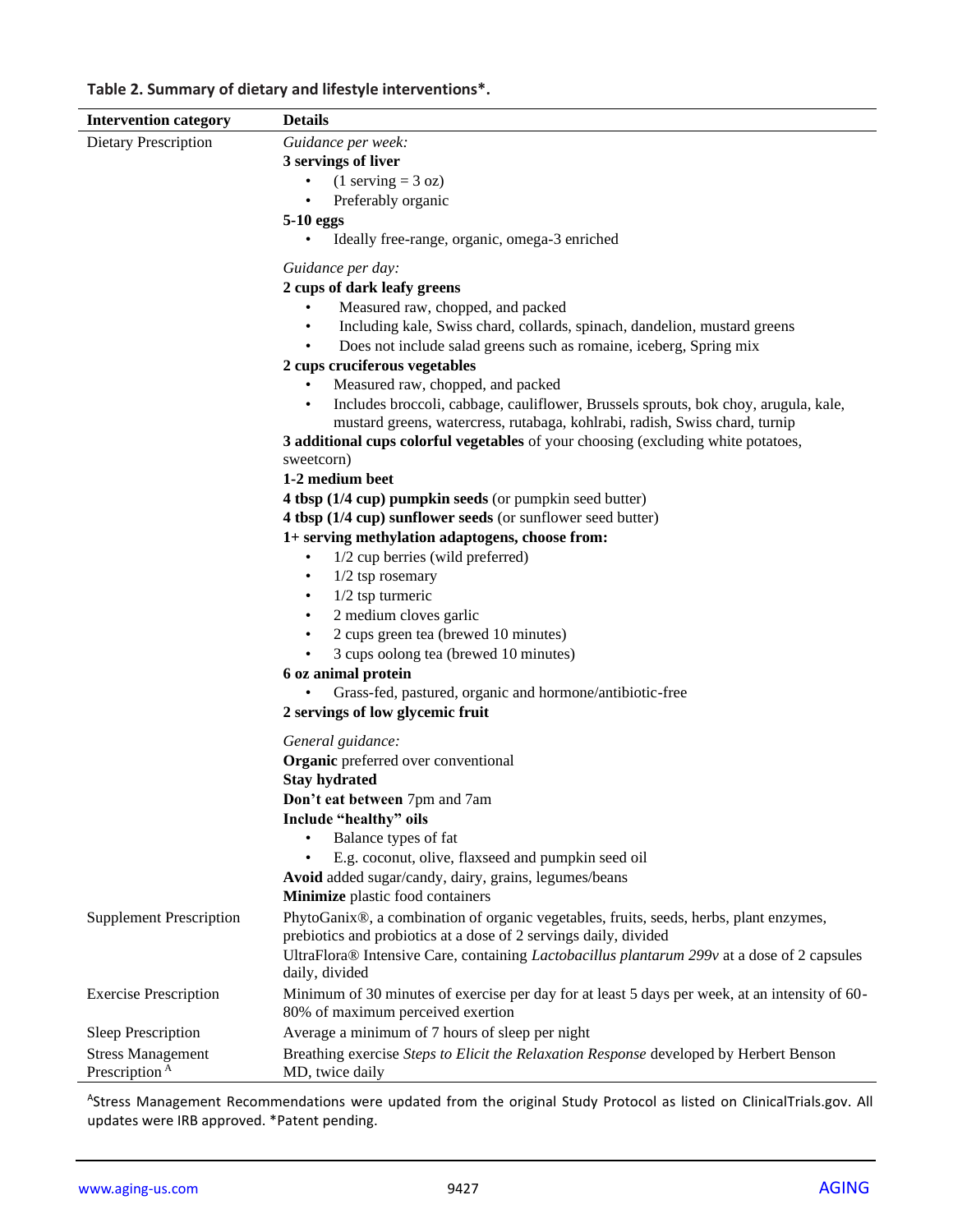proceeded directly to the Illumina Infinium HD assay (Illumina Methylation Epic Array Cat. No. WG-317- 1001) to overnight whole genome amplification at 37 degrees Celsius. The following day samples were fragmented for 1hour at 37 degrees, precipitated at 4 degrees for 30 minutes, and pelleted at 4 degrees for 20 minutes at 3000xg. Samples were dried in a hood at room temperature for 1 hour and re-suspended in the recommended volume of RA1 following Illumina's Infinium HD assay at 48 degrees Celsius for 1 hour. Samples were then denatured at 95 degrees Celsius for 20 minutes. Samples had a 10-minute cool down and then directly hybridized to Illumina Methylation Epic Array Cat. No. WG-317-1001. Sample placement in each chip was randomized. Hybridization was for 18 hours at 48 degrees Celsius using a stabilized hybridization oven. The following day arrays were washed and stained automatically using the Tecan Freedom Evo technology. Arrays were then be dipped in the UV protectant (Illumina's XC3) for ten minutes and any excess removed. Arrays were dried for 1 hour in a vacuum desiccator. Arrays were scanned using Illumina's iScan array scanner and raw files generated. Raw data files were imported into Illumina's GenomeStudio software and a project created as well as QC parameters checked to ensure project went as expected. Scanned output files were analyzed and call rates calculated using Illumina's GenomeStudio. The quality of the data was evaluated by both sample dependent and sample independent controls. Specifically, efficiency of target removal, non-specific binding, and appearance of cross-contamination was examined. All raw Data and the GenomeStudio project were uploaded to the password protected Keck Microarray Database.

## **Data analysis**

DNAmAge was calculated using the online Horvath clock available at [https://dnamage.genetics.ucla.edu/.](https://dnamage.genetics.ucla.edu/) Analysis of epigenetic age was performed, blinded, on the final 18 participants in the treatment group and 20 participants in the control group. P values were computed as an unpaired 2-tailed t-test between the experimental group and control group, using the individual score differences (after treatment minus before) as a random variable.

## **Data sharing**

The data that support the findings will be available in Gene Expression Omnibus at [https://www.ncbi.nlm.nih.](https://www.ncbi.nlm.nih.gov/geo/) [gov/geo/,](https://www.ncbi.nlm.nih.gov/geo/) submission number GSE 149747, from 04-14-23 following an embargo from the date of publication to allow for commercialization of research findings.

## **AUTHOR CONTRIBUTIONS**

KF, RB and MS designed the study. RH and KF designed the study diet. RB and ES conducted the clinical trial at Helfgott Research Institute. JH, SL, JH, DG and MT coached the participants through the intervention. DH performed the data analysis and reporting with MS, DC and DH in an advisory capacity. KF, RB and RH developed the manuscript. All authors approved the manuscript.

# **ACKNOWLEDGMENTS**

We would like to acknowledge and thank the following for their assistance in this research study: The team at the National University of Natural Medicine Helfgott Research Institute for conducting the clinical trial. Kari Thostensen and MBody360 for their collaboration and the use of their coaching platform. Marquelle Brown, Janine Henkel, Alison Parkerson and Brianne Pugh for their contributions to diet-compatible recipe development. Yale University for measuring CpG site methylation according to the Illumina Infinium array. Dr. Moshe Szyf's team at the Department of Pharmacology and Therapeutics at McGill University for their input on data analysis. Josh Mitteldorf for his extensive assistance with data analysis. Steve Horvath PhD ScD, for input on the calculation of epigenetic age.

## **CONFLICTS OF INTEREST**

KF and RH declare that they use the intervention described here in clinical practice, are named in a related patent application, and receive earnings from educational products associated with its use. Notably, KF and RH were not involved in the day-to-day conduct of the trial, collection of samples, or data analysis.

## **FUNDING**

This study was generously supported through an unrestricted grant from Metagenics, Inc.

## **REFERENCES**

- 1. Jin K, Simpkins JW, Ji X, Leis M, Stambler I. The critical need to promote research of aging and aging-related diseases to improve health and longevity of the elderly population. Aging Dis. 2014; 6:1–5. <https://doi.org/10.14336/AD.2014.1210> PMI[D:25657847](https://pubmed.ncbi.nlm.nih.gov/25657847)
- 2. Sen P, Shah PP, Nativio R, Berger SL. Epigenetic mechanisms of longevity and aging. Cell. 2016; 166:822–39.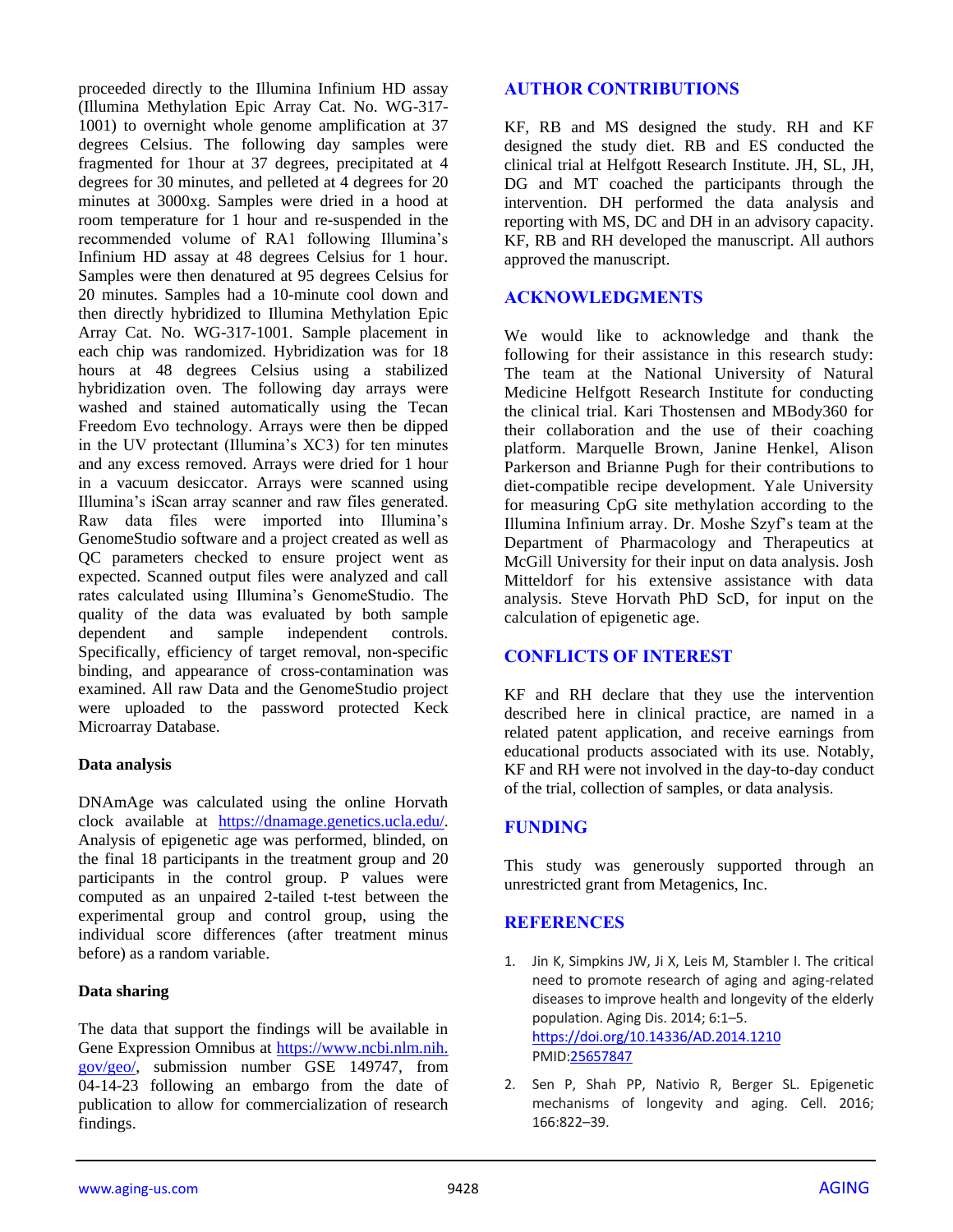<https://doi.org/10.1016/j.cell.2016.07.050> PMID[:27518561](https://pubmed.ncbi.nlm.nih.gov/27518561)

- 3. Kirkland JL, De Rooij SE, Goldman DP. Proof-of-concept clinical trials of interventions that target fundamental aging processes how can interventions be translated from the laboratory into clinical practice the economic returns to delayed aging: promise and pitfalls. Innov Aging. 2017 (Suppl 1); 1:1082. <https://doi.org/10.1093/geroni/igx004.3967>
- 4. Li E, Zhang Y. DNA methylation in mammals. Cold Spring Harb Perspect Biol. 2014; 6:a019133. <https://doi.org/10.1101/cshperspect.a019133> PMID[:24789823](https://pubmed.ncbi.nlm.nih.gov/24789823)
- 5. Horvath S, Raj K. DNA methylation-based biomarkers and the epigenetic clock theory of ageing. Nat Rev Genet. 2018; 19:371–84. <https://doi.org/10.1038/s41576-018-0004-3> PMID[:29643443](https://pubmed.ncbi.nlm.nih.gov/29643443)
- 6. Field AE, Robertson NA, Wang T, Havas A, Ideker T, Adams PD. DNA methylation clocks in aging: categories, causes, and consequences. Mol Cell. 2018; 71:882–95. <https://doi.org/10.1016/j.molcel.2018.08.008> PMID[:30241605](https://pubmed.ncbi.nlm.nih.gov/30241605)
- 7. Johnson AA, Akman K, Calimport SR, Wuttke D, Stolzing A, de Magalhães JP. The role of DNA methylation in aging, rejuvenation, and age-related disease. Rejuvenation Res. 2012; 15:483–94. <https://doi.org/10.1089/rej.2012.1324> PMID[:23098078](https://pubmed.ncbi.nlm.nih.gov/23098078)
- 8. Mitteldorf JJ. How does the body know how old it is? introducing the epigenetic clock hypothesis. Biochemistry (Mosc). 2013; 78:1048–53. <https://doi.org/10.1134/S0006297913090113> PMID[:24228927](https://pubmed.ncbi.nlm.nih.gov/24228927)
- 9. Rando TA, Chang HY. Aging, rejuvenation, and epigenetic reprogramming: resetting the aging clock. Cell. 2012; 148:46–57. <https://doi.org/10.1016/j.cell.2012.01.003> PMID[:22265401](https://pubmed.ncbi.nlm.nih.gov/22265401)
- 10. Horvath S. DNA methylation age of human tissues and cell types. Genome Biol. 2013; 14:R115. <https://doi.org/10.1186/gb-2013-14-10-r115> PMID[:24138928](https://pubmed.ncbi.nlm.nih.gov/24138928)
- 11. Langie SA, Moisse M, Declerck K, Koppen G, Godderis L, Vanden Berghe W, Drury S, De Boever P. Salivary DNA methylation profiling: aspects to consider for biomarker identification. Basic Clin Pharmacol Toxicol. 2017 (Suppl 3); 121:93–101. <https://doi.org/10.1111/bcpt.12721> PMID[:27901320](https://pubmed.ncbi.nlm.nih.gov/27901320)
- 12. Quach A, Levine ME, Tanaka T, Lu AT, Chen BH, Ferrucci L, Ritz B, Bandinelli S, Neuhouser ML, Beasley JM, Snetselaar L, Wallace RB, Tsao PS, et al. Epigenetic clock analysis of diet, exercise, education, and lifestyle factors. Aging (Albany NY). 2017; 9:419–46. <https://doi.org/10.18632/aging.101168> PMI[D:28198702](https://pubmed.ncbi.nlm.nih.gov/28198702)
- 13. Hore TA. Modulating epigenetic memory through vitamins and TET: implications for regenerative medicine and cancer treatment. Epigenomics. 2017; 9:863–71. <https://doi.org/10.2217/epi-2017-0021>

PMI[D:28554227](https://pubmed.ncbi.nlm.nih.gov/28554227)

- 14. Arora I, Sharma M, Tollefsbol TO. Combinatorial epigenetics impact of polyphenols and phytochemicals in cancer prevention and therapy. Int J Mol Sci. 2019; 20:4567. <https://doi.org/10.3390/ijms20184567> PMI[D:31540128](https://pubmed.ncbi.nlm.nih.gov/31540128)
- 15. Sybesma W, Starrenburg M, Tijsseling L, Hoefnagel MH, Hugenholtz J. Effects of cultivation conditions on folate production by lactic acid bacteria. Appl Environ Microbiol. 2003; 69:4542–48. <https://doi.org/10.1128/aem.69.8.4542-4548.2003> PMI[D:12902240](https://pubmed.ncbi.nlm.nih.gov/12902240)
- 16. Hariri M, Salehi R, Feizi A, Mirlohi M, Ghiasvand R, Habibi N. A randomized, double-blind, placebocontrolled, clinical trial on probiotic soy milk and soy milk: effects on epigenetics and oxidative stress in patients with type II diabetes. Genes Nutr. 2015; 10:52. <https://doi.org/10.1007/s12263-015-0503-1> PMI[D:26577825](https://pubmed.ncbi.nlm.nih.gov/26577825)
- 17. Ren H, Collins V, Clarke SJ, Han JS, Lam P, Clay F, Williamson LM, Andy Choo KH. Epigenetic changes in response to tai chi practice: a pilot investigation of DNA methylation marks. Evid Based Complement Alternat Med. 2012; 2012:841810.

```
https://doi.org/10.1155/2012/841810
PMID:22719790
```
- 18. White AJ, Sandler DP, Bolick SC, Xu Z, Taylor JA, DeRoo LA. Recreational and household physical activity at different time points and DNA global methylation. Eur J Cancer. 2013; 49:2199–206. <https://doi.org/10.1016/j.ejca.2013.02.013> PMI[D:23473616](https://pubmed.ncbi.nlm.nih.gov/23473616)
- 19. e Silva Ade S, da Mota MP. Effects of physical activity and training programs on plasma homocysteine levels: a systematic review. Amino Acids. 2014; 46:1795–804. <https://doi.org/10.1007/s00726-014-1741-z> PMI[D:24770903](https://pubmed.ncbi.nlm.nih.gov/24770903)
- 20. Spólnicka M, Pośpiech E, Adamczyk JG, Freire-Aradas A, Pepłońska B, Zbieć-Piekarska R, Makowska Ż, Pięta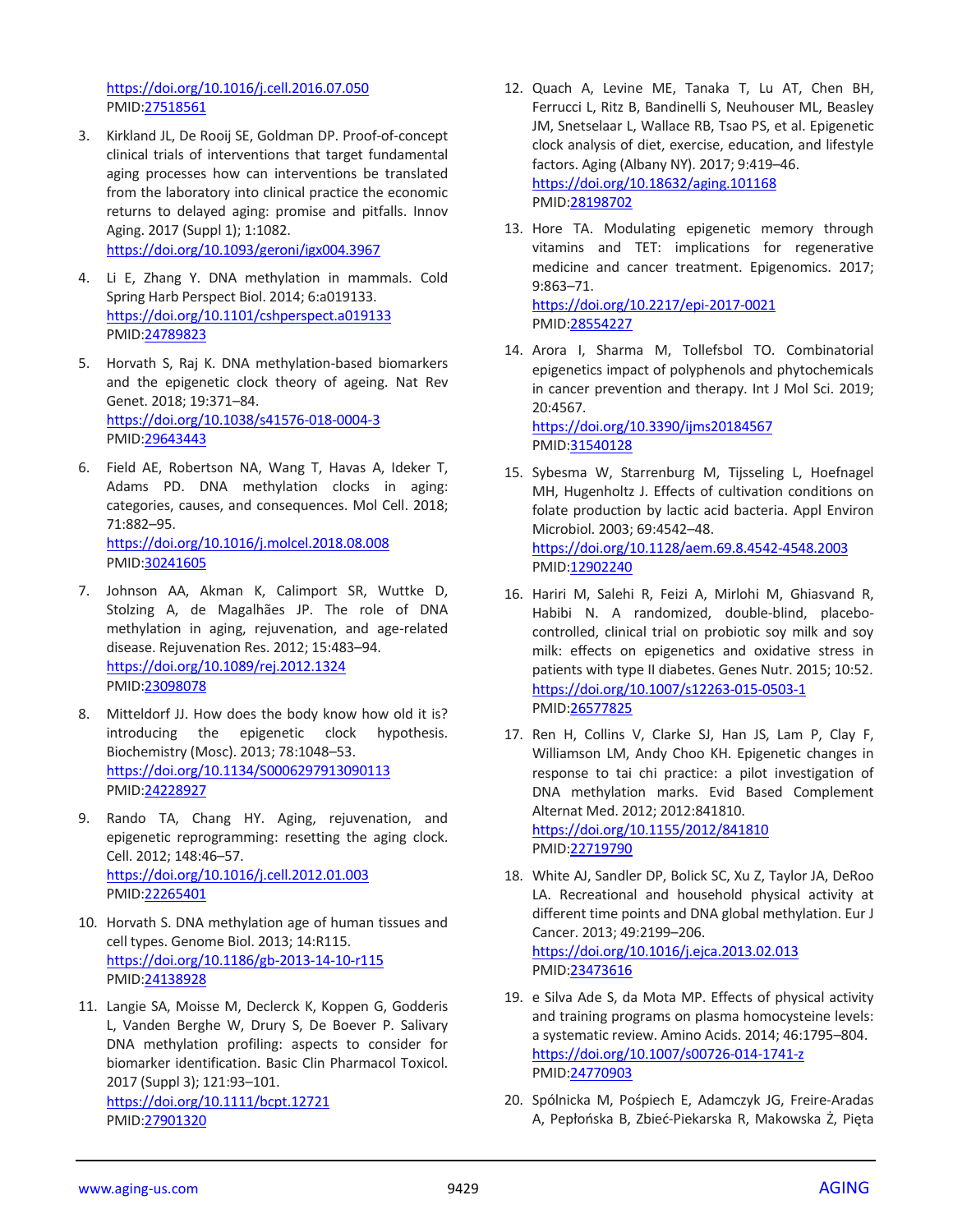A, Lareu MV, Phillips C, Płoski R, Żekanowski C, Branicki W. Modified aging of elite athletes revealed by analysis of epigenetic age markers. Aging (Albany NY). 2018; 10:241–52.

<https://doi.org/10.18632/aging.101385> PMID[:29466246](https://pubmed.ncbi.nlm.nih.gov/29466246)

21. Pavanello S, Campisi M, Tona F, Lin CD, Iliceto S. Exploring epigenetic age in response to intensive relaxing training: a pilot study to slow down biological age. Int J Environ Res Public Health. 2019; 16:3074. <https://doi.org/10.3390/ijerph16173074>

PMID[:31450859](https://pubmed.ncbi.nlm.nih.gov/31450859)

- 22. Zannas AS, Arloth J, Carrillo-Roa T, Iurato S, Röh S, Ressler KJ, Nemeroff CB, Smith AK, Bradley B, Heim C, Menke A, Lange JF, Brückl T, et al. Lifetime stress accelerates epigenetic aging in an urban, African American cohort: relevance of glucocorticoid signaling. Genome Biol. 2015; 16:266. <https://doi.org/10.1186/s13059-015-0828-5> PMID[:26673150](https://pubmed.ncbi.nlm.nih.gov/26673150)
- 23. Wolf EJ, Logue MW, Hayes JP, Sadeh N, Schichman SA, Stone A, Salat DH, Milberg W, McGlinchey R, Miller MW. Accelerated DNA methylation age: associations with PTSD and neural integrity. Psychoneuroendocrinology. 2016; 63:155–62. <https://doi.org/10.1016/j.psyneuen.2015.09.020> PMID[:26447678](https://pubmed.ncbi.nlm.nih.gov/26447678)
- 24. Moore SR, McEwen LM, Quirt J, Morin A, Mah SM, Barr RG, Boyce WT, Kobor MS. Epigenetic correlates of neonatal contact in humans. Dev Psychopathol. 2017; 29:1517–38. <https://doi.org/10.1017/S0954579417001213>

PMID[:29162165](https://pubmed.ncbi.nlm.nih.gov/29162165)

- 25. Watson NF, Badr MS, Belenky G, Bliwise DL, Buxton OM, Buysse D, Dinges DF, Gangwisch J, Grandner MA, Kushida C, Malhotra RK, Martin JL, Patel SR, et al, and Consensus Conference Panel. Joint consensus statement of the American academy of sleep medicine and sleep research society on the recommended amount of sleep for a healthy adult: methodology and discussion. J Clin Sleep Med. 2015; 11:931–52. <https://doi.org/10.5664/jcsm.4950> PMID[:26235159](https://pubmed.ncbi.nlm.nih.gov/26235159)
- 26. Nilsson EK, Boström AE, Mwinyi J, Schiöth HB. Epigenomics of total acute sleep deprivation in relation to genome-wide DNA methylation profiles and RNA expression. OMICS. 2016; 20:334–42. <https://doi.org/10.1089/omi.2016.0041> PMID[:27310475](https://pubmed.ncbi.nlm.nih.gov/27310475)
- 27. Carroll JE, Irwin MR, Levine M, Seeman TE, Absher D, Assimes T, Horvath S. Epigenetic aging and immune senescence in women with insomnia symptoms:

findings from the women's health initiative study. Biol Psychiatry. 2017; 81:136–44. <https://doi.org/10.1016/j.biopsych.2016.07.008> PMI[D:27702440](https://pubmed.ncbi.nlm.nih.gov/27702440)

- 28. Carskadon MA, Chappell KR, Barker DH, Hart AC, Dwyer K, Gredvig-Ardito C, Starr C, McGeary JE. A pilot prospective study of sleep patterns and DNA methylation-characterized epigenetic aging in young adults. BMC Res Notes. 2019; 12:583. <https://doi.org/10.1186/s13104-019-4633-1> PMI[D:31526398](https://pubmed.ncbi.nlm.nih.gov/31526398)
- 29. Fahy GM, Brooke RT, Watson JP, Good Z, Vasanawala SS, Maecker H, Leipold MD, Lin DT, Kobor MS, Horvath S. Reversal of epigenetic aging and immunosenescent trends in humans. Aging Cell. 2019; 18:e13028. <https://doi.org/10.1111/acel.13028> PMI[D:31496122](https://pubmed.ncbi.nlm.nih.gov/31496122)
- 30. Gensous N, Garagnani P, Santoro A, Giuliani C, Ostan R, Fabbri C, Milazzo M, Gentilini D, di Blasio AM, Pietruszka B, Madej D, Bialecka-Debek A, Brzozowska A, et al. One-year mediterranean diet promotes epigenetic rejuvenation with country- and sex-specific effects: a pilot study from the NU-AGE project. Geroscience. 2020; 42:687–701. <https://doi.org/10.1007/s11357-019-00149-0> PMI[D:31981007](https://pubmed.ncbi.nlm.nih.gov/31981007)
- 31. Chen L, Dong Y, Bhagatwala J, Raed A, Huang Y, Zhu H. Effects of vitamin D3 supplementation on epigenetic aging in overweight and obese African Americans with suboptimal vitamin D status: a randomized clinical trial. J Gerontol A Biol Sci Med Sci. 2019; 74:91–98. <https://doi.org/10.1093/gerona/gly223> PMI[D:30256915](https://pubmed.ncbi.nlm.nih.gov/30256915)
- 32. Hoyas I, Leon-Sanz M. Nutritional challenges in metabolic syndrome. J Clin Med. 2019; 8:1301. <https://doi.org/10.3390/jcm8091301> PMID[:31450565](https://pubmed.ncbi.nlm.nih.gov/31450565)
- 33. Waterland RA, Jirtle RL. Transposable elements: targets for early nutritional effects on epigenetic gene regulation. Mol Cell Biol. 2003; 23:5293–300. <https://doi.org/10.1128/mcb.23.15.5293-5300.2003> PMI[D:12861015](https://pubmed.ncbi.nlm.nih.gov/12861015)
- 34. Pauwels S, Ghosh M, Duca RC, Bekaert B, Freson K, Huybrechts I, Langie SA, Koppen G, Devlieger R, Godderis L. Maternal intake of methyl-group donors affects DNA methylation of metabolic genes in infants. Clin Epigenetics. 2017; 9:16. <https://doi.org/10.1186/s13148-017-0321-y> PMI[D:28191262](https://pubmed.ncbi.nlm.nih.gov/28191262)
- 35. Sae-Lee C, Corsi S, Barrow TM, Kuhnle GG, Bollati V, Mathers JC, Byun HM. Dietary intervention modifies DNA methylation age assessed by the epigenetic clock. Mol Nutr Food Res. 2018; 62:e1800092.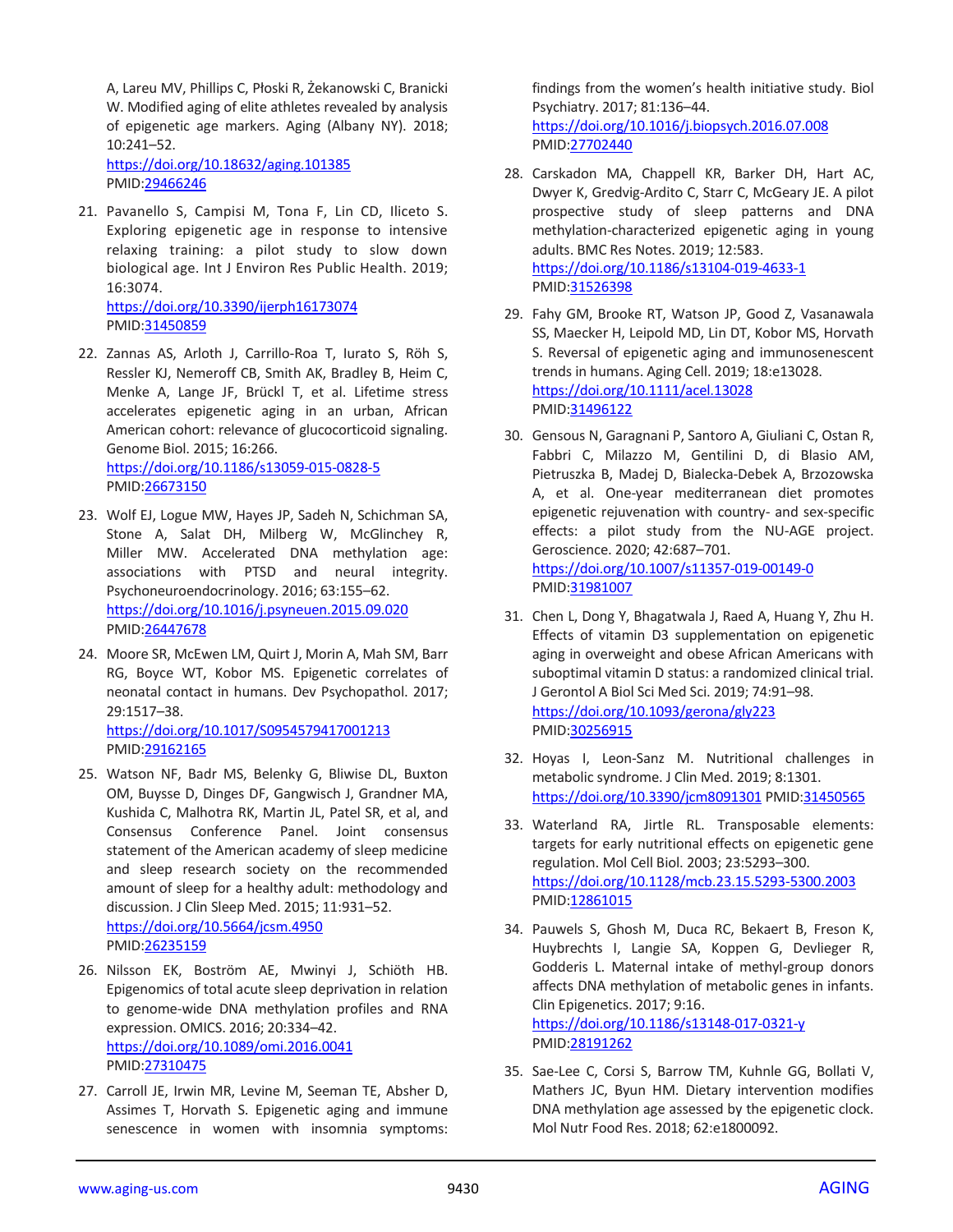<https://doi.org/10.1002/mnfr.201800092> PMID[:30350398](https://pubmed.ncbi.nlm.nih.gov/30350398)

36. Zhong J, Karlsson O, Wang G, Li J, Guo Y, Lin X, Zemplenyi M, Sanchez-Guerra M, Trevisi L, Urch B, Speck M, Liang L, Coull BA, et al. B vitamins attenuate the epigenetic effects of ambient fine particles in a pilot human intervention trial. Proc Natl Acad Sci USA. 2017; 114:3503–08. <https://doi.org/10.1073/pnas.1618545114>

PMID[:28289216](https://pubmed.ncbi.nlm.nih.gov/28289216)

- 37. Niedzwiecki A, Roomi MW, Kalinovsky T, Rath M. Anticancer efficacy of polyphenols and their combinations. Nutrients. 2016; 8:552. <https://doi.org/10.3390/nu8090552> PMID[:27618095](https://pubmed.ncbi.nlm.nih.gov/27618095)
- 38. Oliai Araghi S, Kiefte-de Jong JC, van Dijk SC, Swart KM, van Laarhoven HW, van Schoor NM, de Groot LC, Lemmens V, Stricker BH, Uitterlinden AG, van der Velde N. Folic acid and vitamin B12 supplementation and the risk of cancer: long-term follow-up of the B vitamins for the prevention of osteoporotic fractures (B-PROOF) trial. Cancer Epidemiol Biomarkers Prev. 2019; 28:275–82. <https://doi.org/10.1158/1055-9965.EPI-17-1198> PMID[:30341095](https://pubmed.ncbi.nlm.nih.gov/30341095)
- 39. Ebbing M, Bønaa KH, Nygård O, Arnesen E, Ueland PM, Nordrehaug JE, Rasmussen K, Njølstad I, Refsum H, Nilsen DW, Tverdal A, Meyer K, Vollset SE. Cancer incidence and mortality after treatment with folic acid and vitamin B12. JAMA. 2009; 302:2119–26.

<https://doi.org/10.1001/jama.2009.1622> PMI[D:19920236](https://pubmed.ncbi.nlm.nih.gov/19920236)

- 40. Tu H, Dinney CP, Ye Y, Grossman HB, Lerner SP, Wu X. Is folic acid safe for non-muscle-invasive bladder cancer patients? an evidence-based cohort study. Am J Clin Nutr. 2018; 107:208–16. <https://doi.org/10.1093/ajcn/nqx019> PMI[D:29529165](https://pubmed.ncbi.nlm.nih.gov/29529165)
- 41. Figueiredo JC, Grau MV, Haile RW, Sandler RS, Summers RW, Bresalier RS, Burke CA, McKeown-Eyssen GE, Baron JA. Folic acid and risk of prostate cancer: results from a randomized clinical trial. J Natl Cancer Inst. 2009; 101:432–35. <https://doi.org/10.1093/jnci/djp019> PMI[D:19276452](https://pubmed.ncbi.nlm.nih.gov/19276452)
- 42. Obeid R, Hübner U, Bodis M, Graeber S, Geisel J. Effect of adding b-vitamins to vitamin D and calcium supplementation on CpG methylation of epigenetic aging markers. Nutr Metab Cardiovasc Dis. 2018; 28:411–17. <https://doi.org/10.1016/j.numecd.2017.12.006> PMI[D:29395637](https://pubmed.ncbi.nlm.nih.gov/29395637)
- 43. Lorusso JS, Sviderskiy OA, Labunskyy VM. Emerging omics approaches in aging research. Antioxid Redox Signal. 2018; 29:985–1002. <https://doi.org/10.1089/ars.2017.7163> PMI[D:28874057](https://pubmed.ncbi.nlm.nih.gov/28874057)